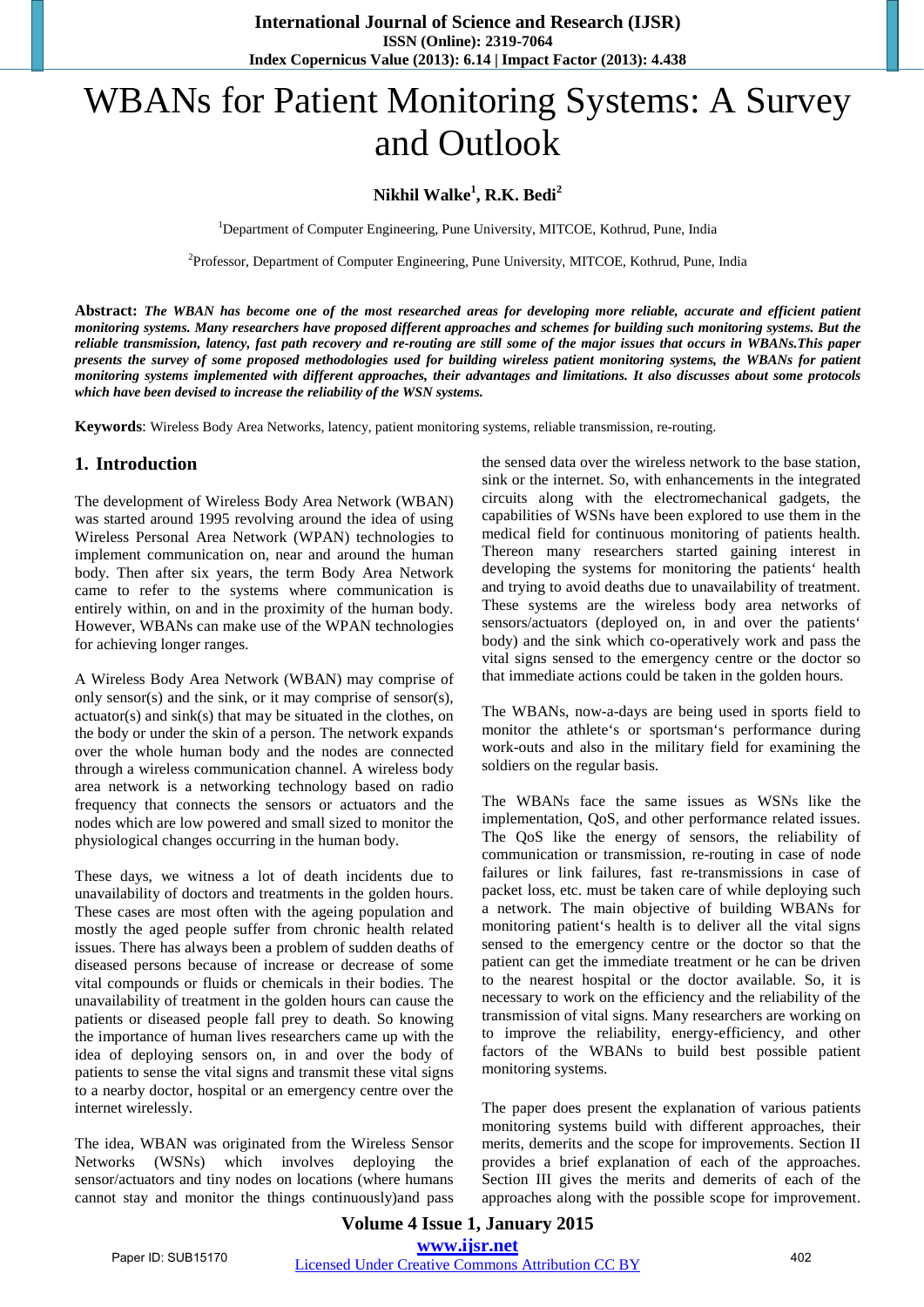Section IV describes the transport layer protocols for reliable communication in WSNs which can also be included and implemented in WBANs designed for remote patient monitoring systems as reliable transmission is a major issue as well as the need of such systems. Finally, section V presents the conclusion.

### **2. Patient Monitoring Systems**

As mentioned earlier, the patient monitoring systems face issues like unreliable transmission, re-routing in case of node or link failures, energy consumption, etc. So, many researchers, knowing the importance, have contributed and built such monitoring systems that avoid the mentioned issues at the most using different approaches, schemes and methodologies. Some of the approaches and methodologies are explained below:

#### **A. Methodologies**

Central server provides the function of coordinating data collection and video conferencing services with full security. This allows the patients and the clinicians to securely access the data from the central server [1]. The patient's hosts include the Mercury network that comprises of the sensors worn by the patient and a laptop with an 802.15.4 transceiver [1]. The wearable sensor nodes are the SHIMMER [2] nodes which are capable of self-recovery in case of software failures. The clinician's hosts provide the functions of collecting, storing, access to patient's data and the video conferencing between the patient and the clinicians [1].



**Figure 1:** A general architecture of MercuryLive [1]

Bor-Rong Chen, Shyamal Patel, Thomas Buckley, Ramona Rednic, Douglas J. McClure, Ludy Shih, Daniel Tarsy, Matt Welsh, and Paolo Bonato have introduced a platform that made monitoring of the patients suffering from

Parkinson's Disease (PD) sitting at home using warble sensors. The authors have named this platform as MercuryLive [1] which consists of three tiers: a resource aware of data collection engine that relies wearable sensors, web services for live streaming and storage of sensor data [1]. Along with data transmission, the proposed system also provides the feature of video conferencing and for having a user friendly GUI, the authors have also developed a web portal. The system allows the doctors or the clinicians to access the gathered data via the web portal thus making the clinicians to interact with the patients in the home setting and providing a quick and faster quality care to the patients suffering from PD [1].

The general architecture of Mercury Live mainly consists of three tiers- the central server, patient's hosts and the clinician's hosts with daemon processes running at each hosts for performing hosts' (tiers') specific programs [1].The

Finally, the authors conclude that their proposed is an integrated one which is suitable for monitoring the patients suffering from PD in home setting and to gather patients important information for providing the titration of medication in their last stages [1].

Gabriel E. Arrobo and Richard D. Gitlin have proposed a wireless body area network that leverages the Co-operative Network Coding (CNC), a networking technology to provide increased throughput and avoid single points of failure. The use of CNC in WBANs is considered to be a most likely solution for fighting loss of packets, reducing latency, avoiding single points of failure and successfully delivering the data at sink in real time applications [3]. In this paper, the authors have talked about the idea of enhancing the technology of Co-operative Network Coding from Single-input-single-output to multiple-input – multipleoutput (MIMO) systems.

The CNC is a blend of two different technologies- Cooperative communication [4] and Network Coding [5]. The single receiver devices can leverage the advantages of the MIMO systems using co-operative communication and minimize the packet loss while network coding escalates the probability of correct reception of data packets [3].

The co-operative communication technology enables the receiver to receive data from multiple relays, combine the data properly and make reliable decisions on it [3]. While the network coding is that networking technology which provides capacity gain by combining the packets at each intermediate node and forming a linearly independent packet called a combination packet containing information about all original packets coming from the source. This combination packet is formed by multiplying the original incoming packet by a co-efficient which can be randomly chosen from a Galois FieldGF  $(2<sup>q</sup>)$  and all the calculations are performed over the Galois Field  $(2<sup>q</sup>)$ . The resulted combination packet form the above calculation is then forwarded to the other intermediate nodes [3].

The mathematical equation for the network coding calculation is: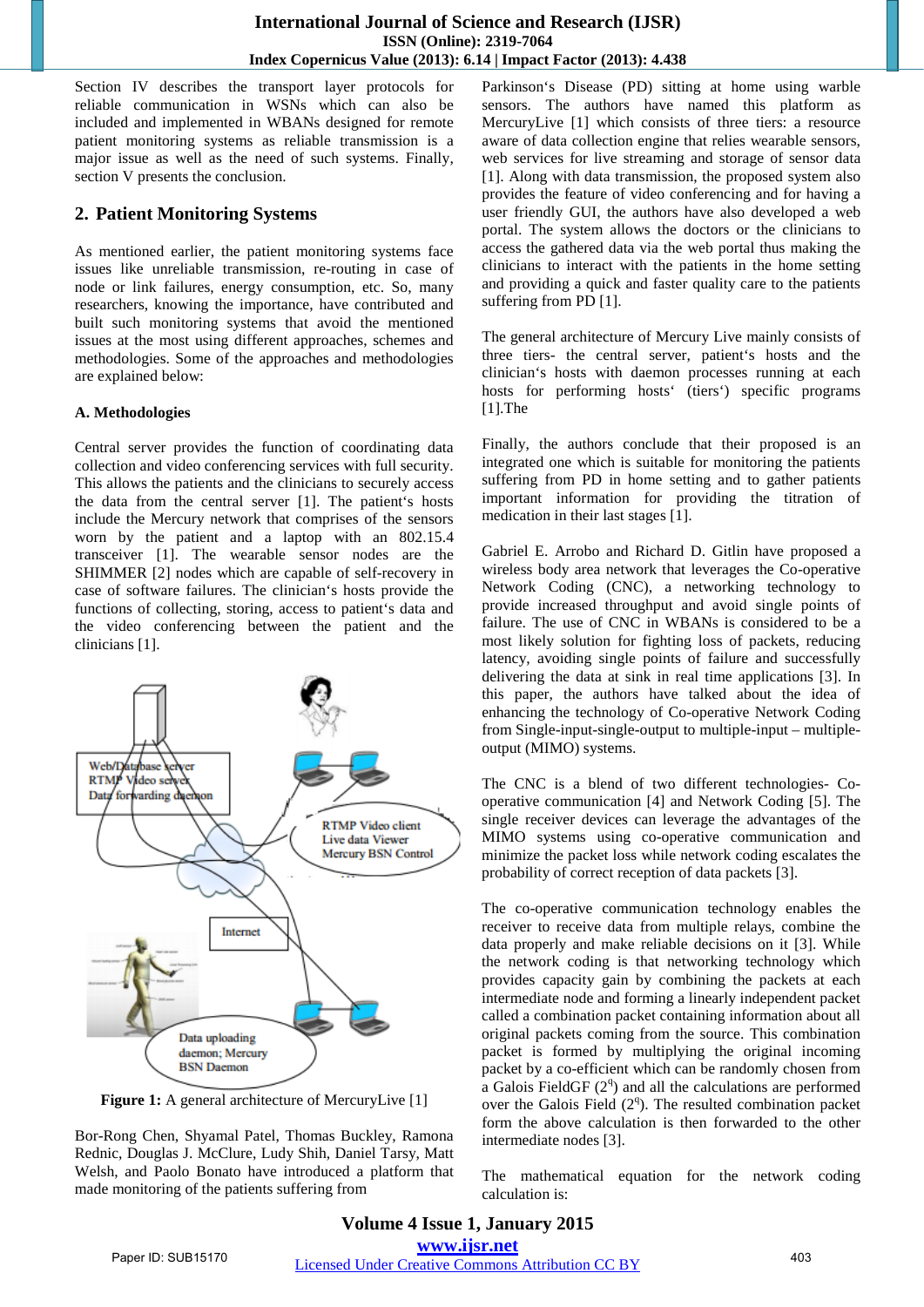Where,

y*i*–the combination packets or coded packets

 $y_i = \sum_{l=1}^{m} c_{il} x_l$  where  $i = 1, 2, 3, ..., m$ 

x*l*–the original packets

c*il*– randomly chosen co-efficient from the Galois Field GF  $(2^q)$ .

The Galois Field  $(2^q)$  – set of elements  $\{0, 1, 2, ..., 2^q -1\}$ 

The Co-operative Network Coding provides a synergistic combination of co-operative communication and network coding to increase the reliability of the system [3]. The authors have shown a single destination CNC model given below in figure  $(3)$  (where —Dest. If is the destination) which explains the complete working of the mechanism. The source creates the packet and forwards it towards the nodes in first cluster (group of nodes) then the nodes the first cluster use network coding and creates a combination packet from the original packets and using equation mentioned above and forwards it to the next cluster. The second cluster will perform the same operation using the equation:

$$
y_i = \sum_{l=1}^{m_j} c_{ijl} \; y_{i-1,l} \text{where} j = 1, 2, \dots, n_i
$$

Where, *i* represents cluster and j represents node in the cluster. The same process is then followed by each node in each cluster and finally transmits the packet to the destination using spatially different paths. The destination must receive at least m independent packets from the nodes in cluster  $K$  for the successful recovery of transmitted information [3].



**Figure 3:** Single destination Co-operative Coding Model [3]

The authors have also given a CNC model for WBANs which is said to improve the reliability of the transmission. The CNC model for WBANS (see figure (4):



**Figure 4: CNC model for WBANs [3]** 

The sensors or the sources send packets to the relays in the clusters which then perform network coding on the received packets pass the independent coded packets to the sinks using MIMO systems [3]. Because of the extended feature of CNC of MIMO, the packets will surely be received by sinks from one or the other route as all the routes cannot get failed at the same time to the sinks. Here, multiple sinks have also used to reduce the probability of losing packet loss. The sinks then communicate with each other and properly recollect the transmitted information [3].

Finally, the authors present the conclusion that using Cooperative network coding using multiple sinks improves the reliability of the Wireless Body Area Networks [3].

Shyr-Kuen Chen, Tsair Kao, Chia-Tai Chan, Chih-Ning Huang, Chih-Yen Chiang, Chin-Yu Lai,Tse-Hua Tung, and Pi-Chung Wang proposed a transmission protocol based on anycast routing for wireless patient monitoring. [6]. It is actually a hybrid approach that involves the amalgamation of a transmission protocol and a data forwarding mode to improve the reliability of WBANs. The authors first presented the need for developing a reliable wireless patient monitoring system and the related study which revealed that the earlier work on patient monitoring systems involves only two transmission modes viz. multicast and broadcast. They researched that these modes were increasing the network traffic and end-to-end transmission delay. So, the authors came up with an idea of using a new data forwarding mode called anycast to a reliable transmission in WBANs. The proposed system is a ZigBee based fall monitoring system which includes fall detection, indoor positioning and ECG monitoring [6].

The authors have also stated that their proposed scheme can also be integrated easily with the next generation technologies of wireless wide area network, worldwide interoperability for microwave access (Wimax) and long term evolution (LTE) for achieving patient monitoring in real time [6].

The architecture of proposed system is shown in the figure (5) which gives the overview of how the complete fall monitoring system would work along with knowing the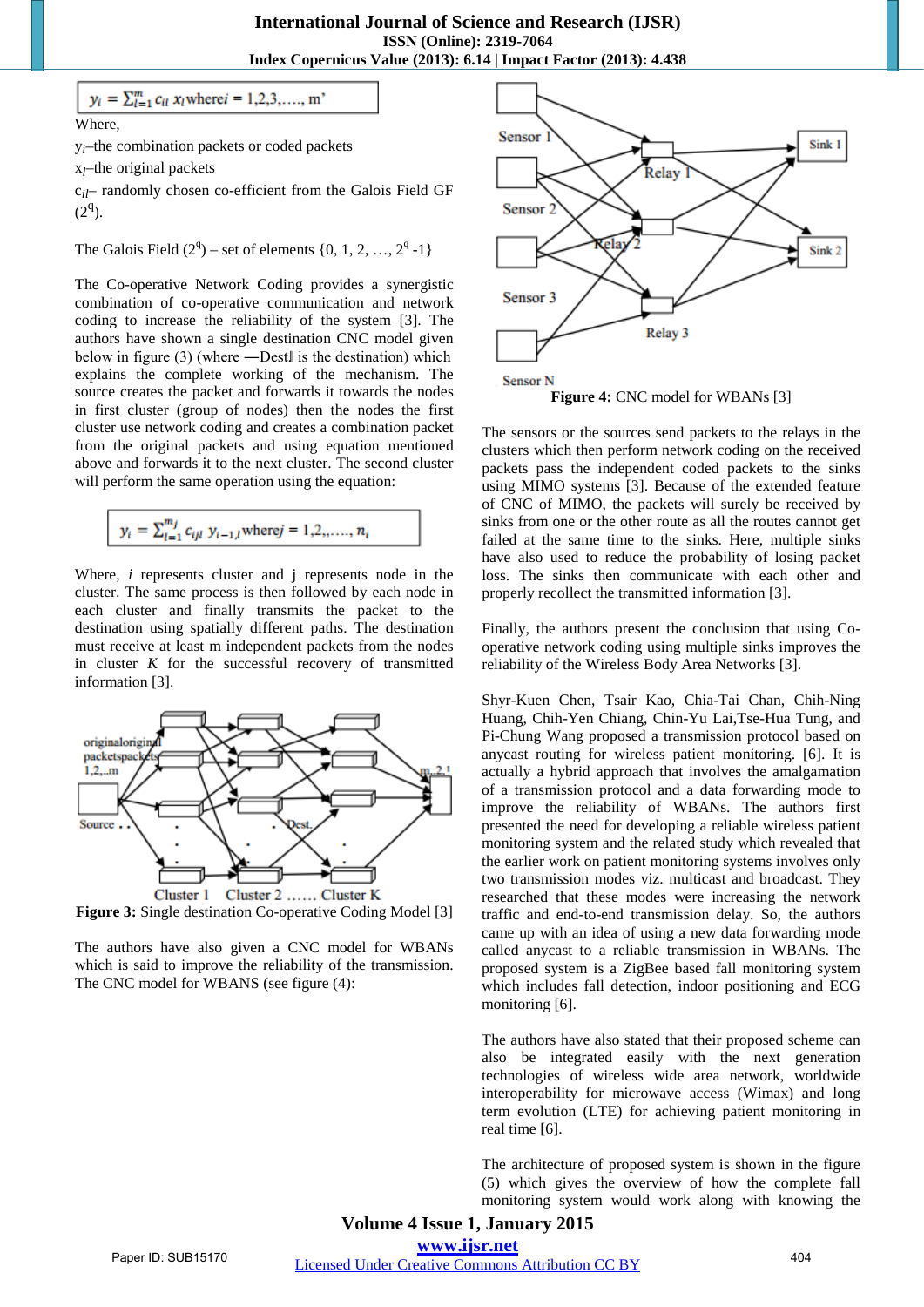#### **International Journal of Science and Research (IJSR) ISSN (Online): 2319-7064 Index Copernicus Value (2013): 6.14 | Impact Factor (2013): 4.438**

positioning of the patient indoor and how it can be integrated with the next generation networking technologies. The network architecture on the other hand, is divided into three types: sensor, router nodes (which form the multihop wireless mesh network (WMN)) and the data receiver [6]. For ensuring a successful transmission in the WMN, the authors have proposed a reliable transmission protocol based on the ad hoc On-Demand Distance Vector (AODV) routing protocol [7]. AODV has many advantages like it is selfstarting, loop-free and scalable and thus can reliably transmit the data [6].

The sensor node has two modules: sensor and ZigBee which are connected through the RS-232 interface. The sensor node deployed or placed on or over the human body will sense the vital signs using the sensor module which are then transmitted to the ZigBee module. TheZigBee module has a data receiver list for storing the addresses of the data receivers. The ZigBee module will, then, broadcast the route request (RREQ) message to the router nodes. The router nodes reply with the Route reply (RREP) message. ZigBee will save the replies from the router nodes in its data receiver list as the data receivers and find the nearest router node using the anycast data forwarding mode.If the nearest node has the route to the destination or if itself is the destination or data receiver, then the ZigBee module will forward the packets to the router which in turn forwards the packet to the destination. Otherwise, the nearest router node will broadcast RREQ message to its neighboring nodes and find the next nearest router node using anycast scheme and the procedure continues till the ZigBee module doesn't get the path to the destination. The data receiver once gets the packet; it will extract the vital signs and transmit them to the computer to which it is connected through an USB interface (RS-232). The data receivers will also have a timer which will trigger an acknowledgment message to be sent to the sensor [6].

Each router node and the data receiver will be having a ZigBee module for broadcasting the RREQ messages in the case if they do not have the route to the destination. Each RREQ message coming to each router will be first tallied by the respective router in its routing table if the received RREQ message is already processed. If it is already received and processed by the routers then the received message will be discarded. The same goes with every data receivers. Each router node has the data receiver list stored in their internal memory because of the received RREP messages. The router nodes also includes a counter called AnycastGate which keeps the track of number of received RREP messages and it also specifies the number of data receivers. This counter gets incremented by one after receiving the RREP message and if the counter is greater than one than it directly discards the RREP message.

ZhaoyangZhang1, Honggang Wang1, Chong gang Wang2 and Hua Fang3 have proposed a power game based approach to mitigate the communication interference for WBANs based on people's social interaction information [7]. The authors have modeled the inter-WBANs interference, determined the distance distribution of interference through both theoretical analysis and Monte Carlo analysis, developed social interaction detection and

prediction algorithms for people carrying WBANs and also developed a power control game based on the social interaction information in order to maximize the system's utility and at the same time, minimize the energy consumption of WBAN system [7].

For avoiding the intra-network collisions the authors have used a TDMA based media access control (MAC) control scheme to control message scheduling within the WBANs and assume that it solves the above mentioned problem [7]. The nearby WBANs rather the people (carrying WBANs) are close to each other, so the WBANs interfere with each other because their communication range overlaps. The authors have used the social interaction information for the mitigation of this interference and for the same purpose they have used social network as a tool to build a social interaction network (SIN) [7] for modeling the social interactions among people depending on their location data.

The proposed of work authors can be summarized as follows:

- Formulation of inter-network interference model based on data of social interaction between people carrying WBANs.
- Developing a Probability Density Function (PDF) about the interference distance distribution which is key factor to the SINR. The PDF is important for mitigating the inter-network interference.
- Developing social interaction detection prediction algorithms for the people carrying WBANs.
- Designing a co-operate power control game which includes the social networks information to solve the problem of inter-network interference mitigation.

As discussed earlier for mitigating the interference due to closeness of different WBANs, the authors have used SIN and for detecting the nearby WBANs they have used Bluetooth and acoustic wave technology, writing a specific algorithm for it. Then, to have a significant impact on the net interference level caused on the WBANs, the channel gain concept [8] is used which can be given as

Where,  $d_{ii}$  is the distance between the person  $j$  (who is the transmitter)and the person *i*(who is the receiver). This is how the interference channel gain can be calculated. This is the area where the PDF is used for the distances (*d)* between the transmitters and the receivers.

Then the authors described about their proposed power game control to mitigate the inter-network interference for WBANs. It was necessary to decrease the capacity gains and as the WBANs were battery supported and for this the authors had defined the utility as

 $u_i = \log(r_i)$ This gives the system utility as

 $U = \log \sum_{i=1}^{N} \log(r_i)$ 

The authors had optimized the transmission power of the nodes to mitigate the interference based on the prediction of the interference distances. The authors wanted to maximize the system's performance and at the same time minimizing the net

 $q_{ij} = d_{ji}^{-4}$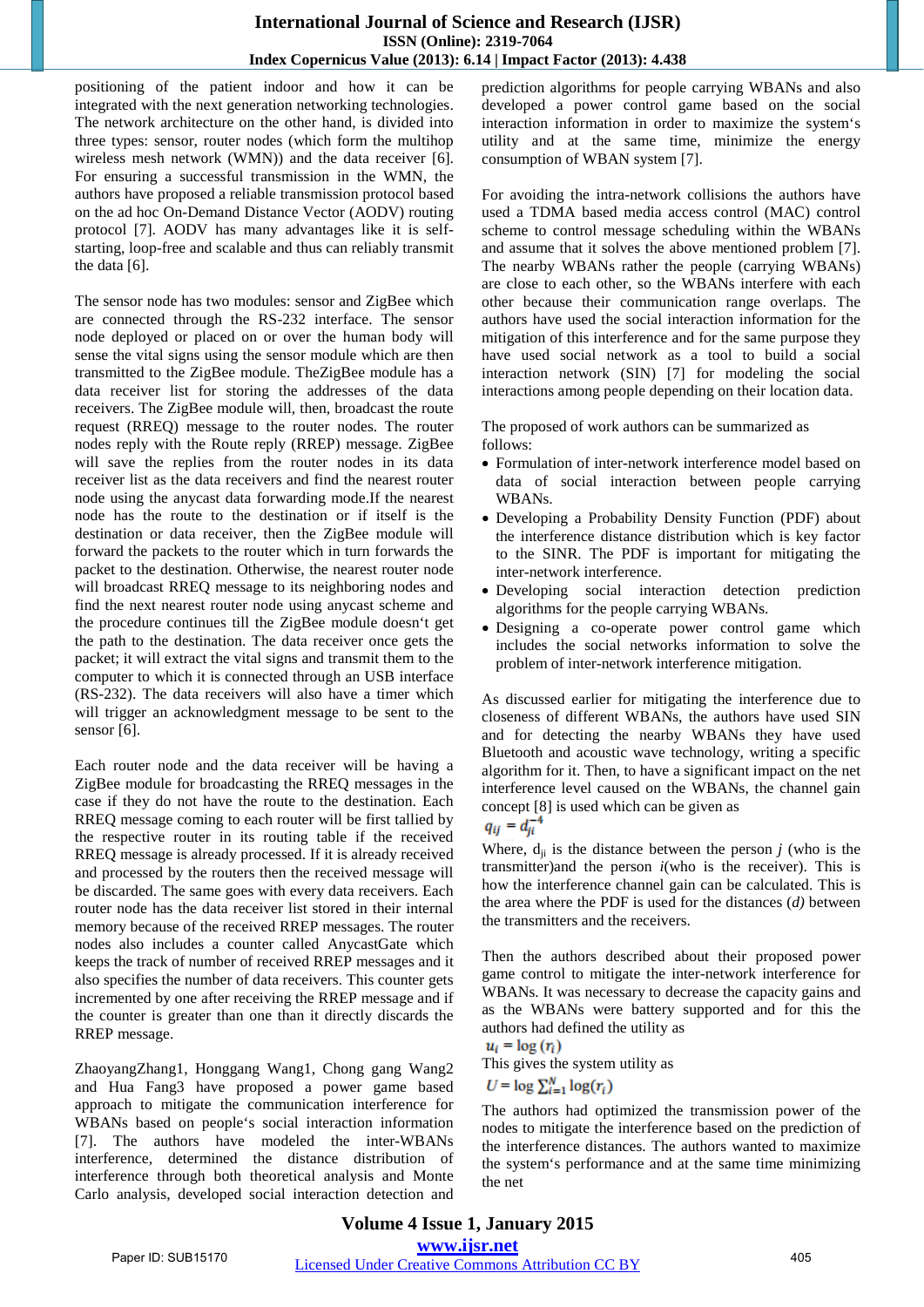#### $\max \sum log(r_i)$  $\min \sum p_i$

where  $0 < p_i < P$  is the maximum transmission power for each of the transmitter. Then the game theory was applied to solve the problem of power to maximize the system's performance and minimize the total power consumed for transmission.

Then the paper discusses about their power game control approach and the proposed algorithm (that makes use of the Nash Equilibrium specified as an equation in the proposed algorithm and the use of social interaction information proves it [7]) which says that each player holds its own transmission power initially and these players are also capable of updating their powers and prices at each turns and at the same these players also need to acquire minimum information.

In this proposed interference mitigation scheme, the authors have used 4 state predictors to predict the topology change based on the calculated information. This makes the system capable of adapting the network topology change and reducing the frequency of information collected regarding the topology.

## **3. Observations**

### **3.1 Advantages**

In [1], the proposed platform not only analyses the sensor data but also estimate the clinical scores according to the severity of the tumour, bradykinesia and dyskinesia. The proposed system also allows the patient to have a face to face communication with the doctor with help of video conferencing technology (included in the system). The SHIMMER sensors used are also capable of self-recovery and each of the main components of the system is working on the specific daemon processes which do not require any periodic checking or testing. The proposed platform also enables the clinicians to access the data sensed by the sensor, upload the dataset and most importantly to estimate the Unified

Parkinson's Disease rating Scale (UPDRS) scores. The proposed system had found to reduced latency in data uploading, and video streaming according to the authors simulation results.

In [2], the proposed system can support a variety of real time WBAN applications which can fight the unwanted packet loss and reduce the latency due to retransmissions. The system is also capable of avoiding single points of failure and provides improved probability of recovering the data successfully at the destination. The system helps in achieving the capacity gain and the throughput of the system is increased as it uses the CNC technology. The authors have enhanced the CNC to use MIMO feature which ensures the successful delivery of the transmitted information at the destination assuming that all the paths or links cannot be failed at the same time.

In [3], the authors have used the hybridization of an anycast data forwarding scheme and a reliable transmission protocol-AODV. The proposed system reduces the network congestion and end-to-end transmission delay problem that arises due to broadcasting or multicasting the data messages by using the anycast scheme. The proposed protocol reduces the path recovery latency by the intermediate routers in the chosen path to initiate the re-routing mechanism. It offers several advantages like scalability, auto-starting and it is also loop-free. The proposed system is also capable of integrating with the WWANs like worldwide interoperability for microwave access that helps in achieving real-time patient monitoring and LTE. The proposed system gives a good performance regarding the reduction of latencies in finding the nearest node, shortest path and eventually, the data delivery. The system is also said to have improved the reliability in transmitting the information from source to destination.

In [4], the proposed system minimizes the interference caused due to the overlapping ranges of the WBANs worn by the people dwelling or working nearby. It also maximizes the system's performance and at the same reduces the total power consumption. Due to the decreased interference the data collected by each WBAN can be sent reliably to the sink. It opens up a new research area to use social networks in monitoring the patients' health.

#### **3.2 Limitations**

In [1], the proposed is heavily dependent on fast internet connection. If the connection speed decreases the working of the system suffers. As the high bandwidth internet connection is only available in the main urban region and not in the remote rural locations, so the applicability of the proposed system is limited to the urban region only. It does not guarantee the reliable transmission of information.

In [2], the proposed system makes use of multiple router nodes and sinks. It just provides the guarantee that the data will be sent to the destination using any path if the chosen link gets failed. But it does not bother about the time frame within which the vital messages must be transferred. Most importantly the system is complex as it includes the calculation at each node which is also considered as a merit because this achieves capacity gain. But in terms of fast delivery continuous computation at each node is a drawback. The number hardware is also increased with the proposed scheme which cannot be considered as economic.

Though the proposed system in [3], provides fast re-routing, decreased latency and reliable transmission it does not bother about the packet loss. The proposed system does not put forth any scheme or solution to compute the packet loss.

In [4], the proposed system only focuses on mitigating the interference caused due to nearby WBANs and maximizing the system's utility with mining the power consumption but does not provide any scheme to improve the reliability, reduce latency and fasten the path recovery. The social networks inclusion in the system may prone to attacks or we can say that the sensed data is not secured.

The tables (a) and (b) gives a comparison of the methodologies discussed above in a brief way.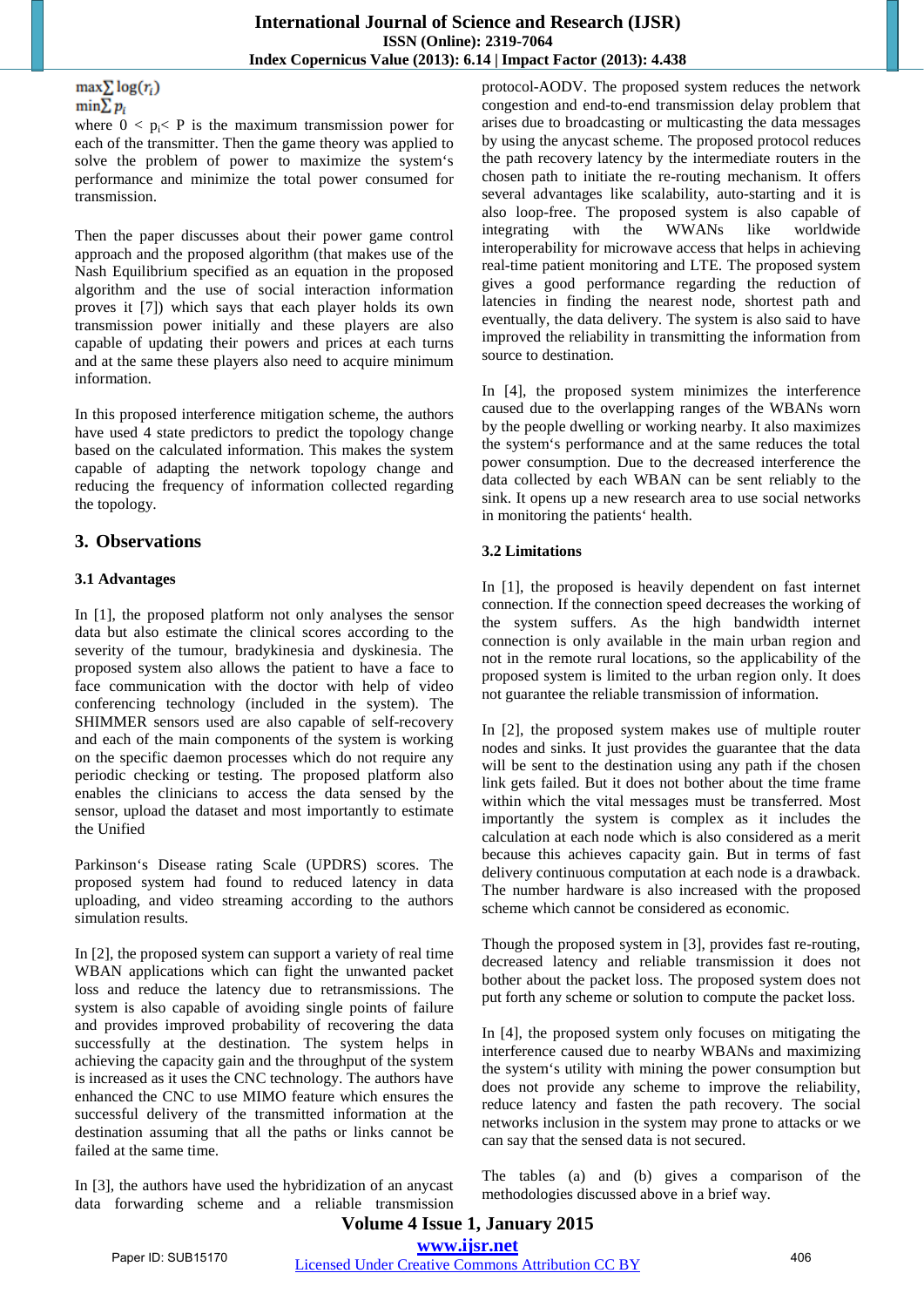#### **3.3 Challenge and issues of WBANs.**

The WBANs face too many challenges and issues which still needs some proper solutions. The confidentiality of patient's data in the WBAN is the most critical ethical issue of WBANs which is still not correctly addressed yet [9]. Some of the major challenges of WBANs are as follows:

- **Scalability**: It deals with the human body [10].
- **Node size**: It deals with invasive monitoring and they are mostly required for minimization [10].

| <b>Table a:</b> Summary of methodologies along with their |
|-----------------------------------------------------------|
| advantages and limitations.                               |

|                        |             | Paper Title Methodol Advantages                      | Limitations            |
|------------------------|-------------|------------------------------------------------------|------------------------|
|                        | ogy         |                                                      |                        |
| Web- <sup>A</sup><br>A |             | Analyses the Heavily                                 |                        |
| based                  | platform    | sensor data and dependent                            | on                     |
| system for named       |             | estimates                                            | the fast<br>internet   |
| home                   | MercuryL    | clinical scores as connection.                       |                        |
| monitoring             | ive         | per the severity.                                    |                        |
| of patients holding    |             | <b>Allows</b>                                        | the Reliable           |
| with                   | the         | clinicians                                           | to transmission is     |
|                        |             | Parkinson's capability access the sensor overlooked. |                        |
| <b>Disease</b>         | to          | have data, upload it                                 |                        |
| using                  | video       | and                                                  | estimate Applicability |
| wearable               | interactio  | <b>UPDRS</b> scores.                                 | area<br>is             |
| sensors                |             | n with the Latency for data restricted.              |                        |
|                        | clinicians. | upload<br>and                                        |                        |
|                        |             | video upload is                                      |                        |
|                        |             | reduced.                                             |                        |
| Improving              | Cooperati   | Fights packet Complexity                             |                        |
| the                    | ve          | loss                                                 | increases due to       |
| reliability            | Network     | Reduces latency computation                          | at                     |
| of WBANs               | Coding      | due<br>to                                            | re-leach node.         |
|                        | with        | transmissions.                                       | Requires large         |
|                        | <b>MIMO</b> | Avoids single number                                 | σf                     |
|                        | systems     | points of failure. wireless                          | tools.                 |
|                        |             | <b>Increases</b>                                     | so not that much       |
|                        |             | probability of economic.                             |                        |
|                        |             | successful<br>data                                   |                        |
|                        |             | recovery.                                            |                        |

- **Number of Nodes**: Only required number of nodes is meant to use. No need of using extra unwanted nodes [10].
- **Data Security**: The patient's must be secured. It must not be prone to any attacks [10].
- **Contact**: Implantable sensor substitutes are difficult and they need biodegradability [10].
- **Event Recognition**: The early adverse effects must be recognized as the human tissue failure is irrevocable [10].
- **Wireless infrastructure**: The infrastructure used must be small enough and must have low power along with the capability of signal detection [10].
- **Bio Compatibility**: The implantable sensors must be human body friendly and they are likely to have huge market price [10].
- **Context Consciousness**: The WBAN set up on the body must be conscious to the changes in the context as the human is very sensitive to the context change [10].

|                   | advantages and limitations. |                                 |                   |  |  |
|-------------------|-----------------------------|---------------------------------|-------------------|--|--|
| Paper             | Method-                     | Advantages                      | Limitations       |  |  |
| Title             | ology                       |                                 |                   |  |  |
| A                 | A                           | hybrid Reliably                 | Īt<br>does<br>not |  |  |
| Reliable          |                             | approach transfers data         | into<br>take      |  |  |
| <b>Transmis</b>   | of                          | a Fast re-routing consideration |                   |  |  |
| sion              | reliable                    | Reduces                         | the<br>problem    |  |  |
| Protocol          | transmissi network          |                                 | of packet loss    |  |  |
| for               | on                          | congestion                      | and<br>its        |  |  |
| ZigBee-           | protocol                    | Reduces end-recovery.           |                   |  |  |
| <b>Based</b>      | AODV                        | to-end                          |                   |  |  |
| <b>Wireless</b>   | and                         | transmission                    |                   |  |  |
| patient           | anycast                     | delay<br>or                     |                   |  |  |
| Monitori          | message                     | latency.                        |                   |  |  |
| ng                | forwardin                   |                                 |                   |  |  |
|                   | g                           |                                 |                   |  |  |
|                   | technique.                  |                                 |                   |  |  |
| <b>Interferen</b> |                             | <b>Minimizes</b>                | Focuses only      |  |  |
| ce                |                             | interference                    | on                |  |  |
| Mitigation        |                             | Improve                         | the interference  |  |  |
| for               |                             | system's                        | mitigation.       |  |  |
| Cyber-            |                             | utility                         | Does<br>not       |  |  |
| Physical          |                             | Reduce                          | the bother about  |  |  |
| Wireless          |                             | power QoS<br>total              |                   |  |  |
| <b>Body</b>       |                             | consumption                     |                   |  |  |
| Area              |                             |                                 |                   |  |  |
| <b>Systems</b>    |                             |                                 |                   |  |  |
| using             |                             |                                 |                   |  |  |
| Social            |                             |                                 |                   |  |  |
| <b>Networks</b>   |                             |                                 |                   |  |  |
|                   |                             |                                 |                   |  |  |

**Table b:** Summary of methodologies along with their

## **4. Protocols in WSNS for Improving**

#### **4.1 Reliability**

WBAN is one of the application areas emerged from the

WSN's family, so some of the approaches, schemes and protocols of WSNs can also be utilized and implemented with WBANs and eventually in wireless patient monitoring systems. As mentioned earlier WBANs differ in the network setup and topology from WSNs while the working and internetwork communication and QoS are similar things to achieve in both. The following table enlists and summarizes some reliable transport layer protocols that can be used in WBANs for monitoring patients.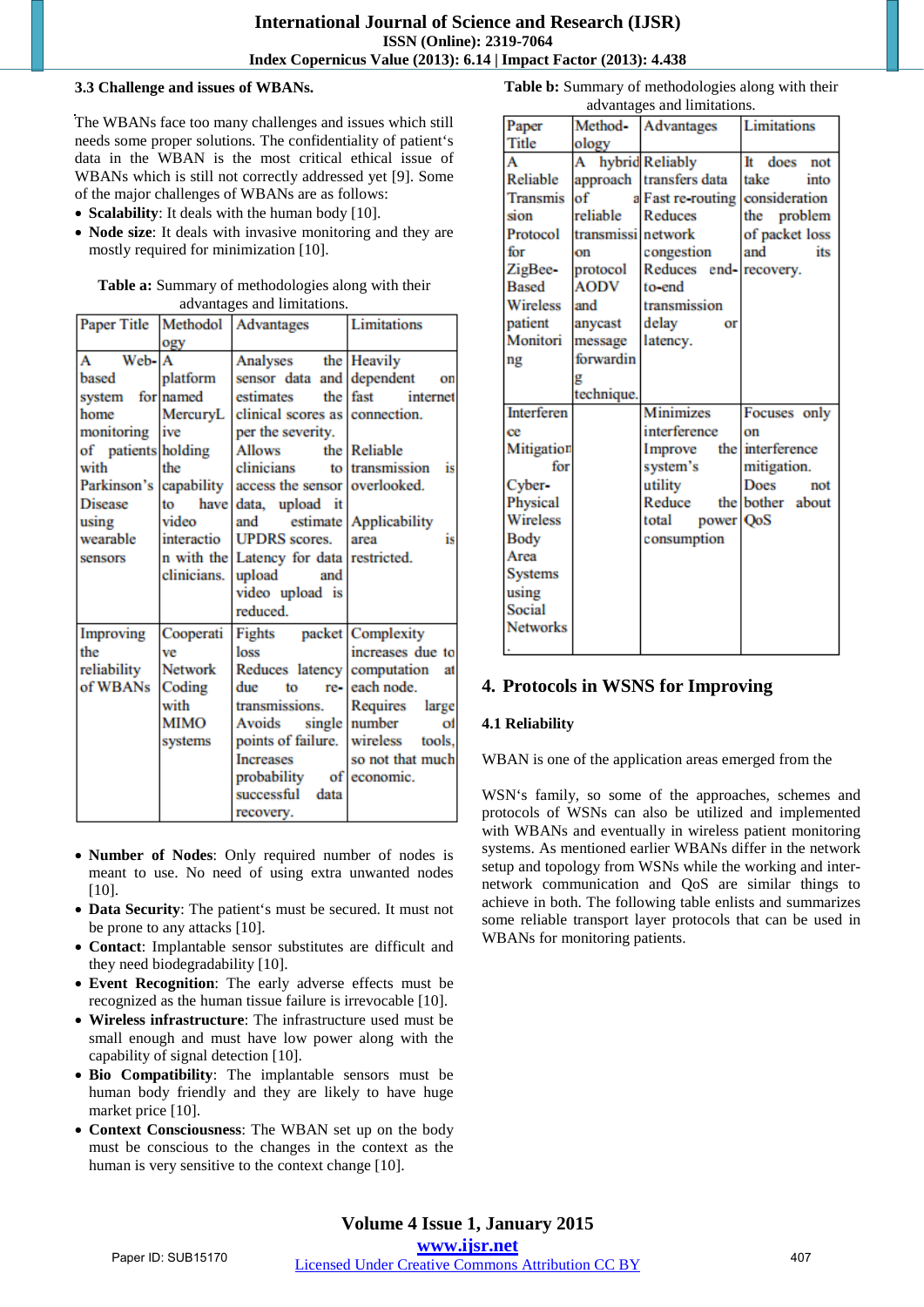**Table c:** Enlisting some of the protocols for improving reliability in WSNs as well as WBANs.

|                            |                       | Advantages and feasibility    |
|----------------------------|-----------------------|-------------------------------|
|                            |                       |                               |
| Paper Title                | Protocol              | in WBANs                      |
|                            |                       | It ensured desired delivery   |
| <b>SPEED:</b> A stateless  | SPEED.                | speed and real-time           |
| protocol for real-time     |                       | communication [11] [12].      |
| Communication on in        |                       | This can help in WBANs        |
| sensor networks.           |                       | for real-time patient         |
|                            |                       | monitoring with certain       |
|                            |                       | advancements                  |
| <b>MMSPEED:</b> Multipath  |                       | Provides packet routing       |
| Multi-SPEED Protocol       |                       | decisions without a priori    |
| for QoS Guarantee of       | <b>MMSPEED</b>        | path setup and differentiated |
| Reliability and            |                       | QoS options in timeliness     |
| Timeliness in Wireless     |                       | and reliability domains       |
| Sensor Networks.           |                       | [11][13]                      |
|                            | ESRT (end-<br>to end) | Provides reliability and      |
| ESRT: event-to-sink        |                       | Minimizes energy              |
| Reliable transport in      |                       | consumption. It also          |
| wireless Sensor networks.  |                       | provides event and packet     |
|                            |                       | reliability [11] [14]         |
|                            |                       | Provides controlled variable  |
|                            | Sensor                | reliability, congestion       |
| STCP: a generic transport  | Control               | detection, its avoidance and  |
| layer protocol for         | Protocol              | multiple applications in the  |
| wireless sensor networks.  | (end-to end)          | same network. It also         |
|                            |                       | provides event and packet     |
|                            |                       | reliability [11] [15].        |
|                            |                       | Provides guaranteed           |
| <b>RMST: Reliable Data</b> |                       | delivery and fragmentation    |
| <b>Transfer in Sensor</b>  |                       | or reassembly to the needed   |
| Networks.                  | RMST                  | applications [11] [16].       |

**Table b:** Enlisting some of the protocols for improving reliability in WSNs as well as WBANs.

|                                            |                        | Advantages and feasibility in    |  |
|--------------------------------------------|------------------------|----------------------------------|--|
| Paper Title                                | Protocol               | <b>WBANs</b>                     |  |
|                                            |                        | It addresses the issue of bursty |  |
| <b>Reliable Bursty</b><br>Converge cast in | <b>Reliable Bursty</b> | converge cast .It improves       |  |
|                                            |                        | channel utilization and reduce   |  |
| <b>Wireless Sensor</b>                     | Converge cast          | ack-loss. It also improves the   |  |
| <b>Networks</b>                            | $(RBC)$ .              | packet delivery ratio and        |  |
|                                            |                        | reduce end-toend delay [11]      |  |
|                                            |                        |                                  |  |

There other protocols also like GARUDA [18], PSFQ [19], etc. which also provides the mechanisms to improve the reliability of WSNs and can also do the same in WBANs. These protocols can be modified and used in WBANs for healthcare as well as other applications.

## **5. Conclusions**

So from the above study we can conclude that there still exist a number of limitations in the WBANs for patient monitoring systems. Of all, reliable transmission and other factors like minimum energy consumption of sensors, reduced latency etc. are the most important factors are major needs in WBANs. The study also reveals that there are different approaches through which the better patient monitoring systems can be developed. This survey also clears that there are ideas coming in from every possible direction to enhance the functioning of wireless patient monitoring.

## **6. Future Scope**

The WBANs for patient monitoring systems is a new popular research area which holds a big scope for improvement for different fields like computer engineering, biomedical engineering and others as well. The reliability of transmission is a major issue to focus on for the research people from computer. The development of low power yet highly reliable sensors can be a big part of the work to be done by people from electronics and communication stream. The Biomedical and telemedicine field has the ability to come up with new ideas to build wireless patient monitoring systems.

## **7. Acknowledgment**

It is my privilege to thank Prof. R. K. Bedi for her valuable guidance, support, vital suggestions and proper directions for research throughout this work.

## **References**

- [1] Bor-Rong Chen, Shyamal Patel, Thomas Buckley, Ramona Redric, Douglas J. McClure, Ludy Shih,, Daniel Tarsy, ―A Web-based system for home monitoring of patients with Parkinson's Disease using wearable sensors‖ *IEEE transactions on Biomedical Engineering,* vol .58, No. 3, March 2011*.*
- [2] K. J. O'Donovan, B. R. Greene, D. McGrath, R. O'Neill, A Burns and B. Caulfield, ― SHIMMER: A new tool for temporal gait analysis,‖ *in Proc. IEEE Eng. Med Biol. Soc.,* 2009, p. 3826-3829.
- [3] Gabriel E. Arrobo and Richard D. Gitlin, ―Improving the reliability of Wireless Body Area Networks  $33<sup>rd</sup>$ *Annual International Conference on IEEE EMBS Boston, Massachusets USA, August 30-September 3, 2011.*
- [4] A.Sendonaris, E. Erkip, B. Aazhang, ― User cooperation diversity. Part I. System Description, ― *IEEE Transactions on Communications,* vol. 51., No. 11, 2003, pp. 1927-1938.
- [5] R.Ahlswede, N. Cai, s. Li, R. Yeung, ―network information Flow,‖ *IEEE Ttransaction on Information Theory*, vol. 46, No. 4, 2000, pp. 1204-1216.
- [6] Shyr-Keun Chen, Tsairkao, Chia-Tai Chan, Chih-Ning Huang, Chih-Yen Chiang, Chin-Yu Lai, Tse-Hua Tung, and Pi-Chhung Wang, ―A Reliable Transmission Protocol for ZigBee-Based Wireless patient Monitoring,‖ *IEEE Transaction on Information Technology in Biomedicine,* vol. 16, No. 1, January 2012.
- [7] C. E. Perkins and E. M. Royer, Ad-hoc on-demand distance vector routing, in *Proc.* 2<sup>*nd*</sup> *IEEE Workshop Mobile Comput. Syst. Appl.,* New Orleans, LA, Feb. 1999, pp. 90-100.
- [8] G. Fang, E. Dutkiewicz, K. Yu, R. Vesilo, and Y. Yu, ―distributed Inter-network Interference coordination for wireless body area networks, ― in *Proc. IEEE GLOBECOM*, Dec. 2010, pp. 1-5.
- [9] Kyung Sup Kwak1, M. A. Ameen1, Daehan Kwak1, Cheolhyo Lee2, Hyungsoo Lee2, A Study on Proposed IEEE 802.15 WBAN MAC Protocols vol 978-1-4244-